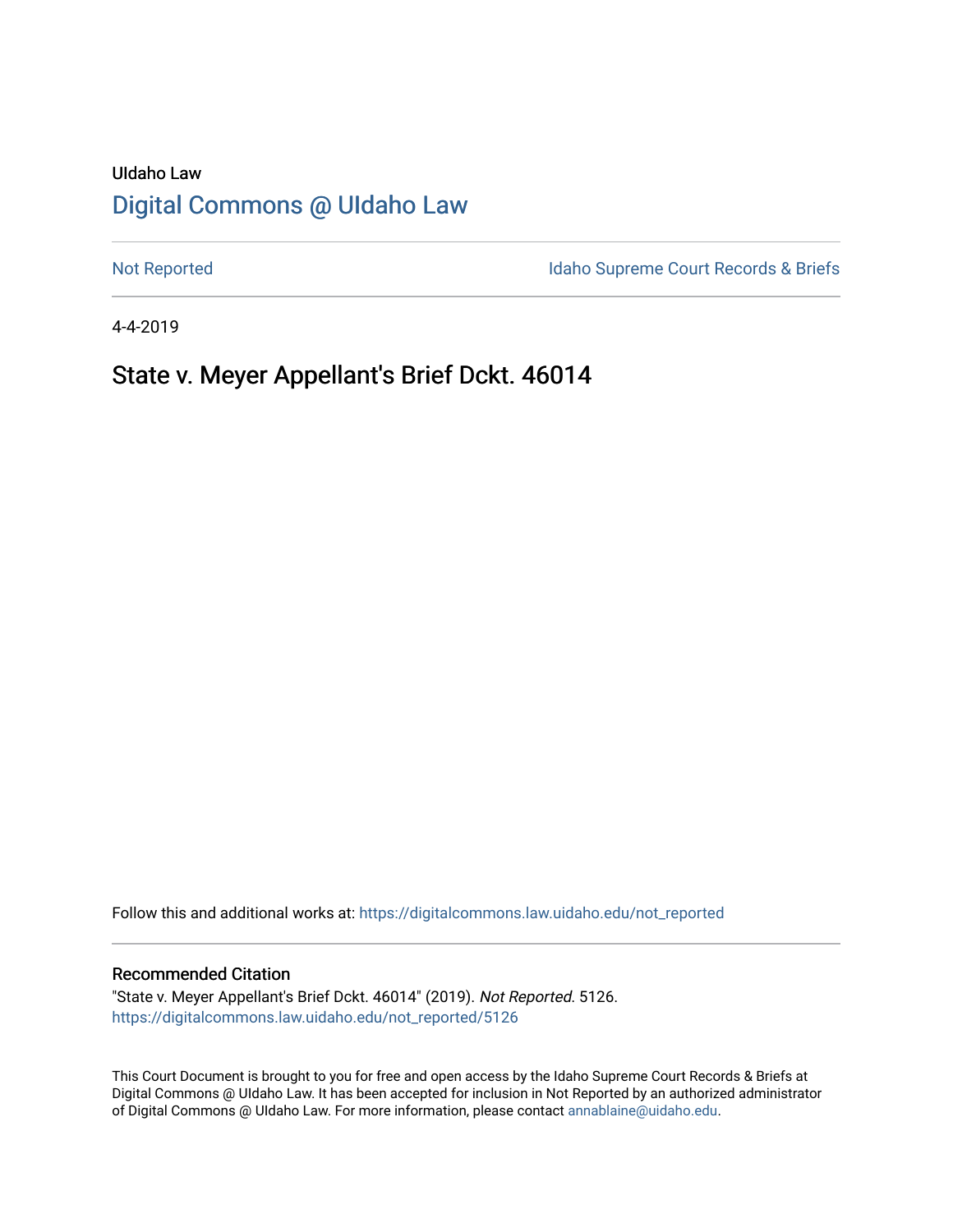Electronically Filed 4/4/2019 9:44 AM Idaho Supreme Court Karel Lehrman, Clerk of the Court By: Brad Thies, Deputy Clerk

#### IN THE SUPREME COURT OF THE STATE OF IDAHO

| <b>STATE OF IDAHO,</b>          |  |
|---------------------------------|--|
|                                 |  |
| Plaintiff-Respondent,           |  |
|                                 |  |
| v.                              |  |
|                                 |  |
| <b>RACHAEL LOUISE MEYER AKA</b> |  |
| <b>RACHEAL LOUISE MEYER,</b>    |  |
|                                 |  |
| Defendant-Appellant.            |  |
|                                 |  |

NO. 46014

ADA COUNTY NO. CR0l-17-13545

### BRIEF OF APPELLANT

## APPEAL FROM THE DISTRICT COURT OF THE FOURTH JUDICIAL DISTRICT OF THE STATE OF IDAHO, IN AND FOR THE COUNTY OF ADA

## HONORABLE SAMUEL A. HOAGLAND District Judge

**ERIC D. FREDERICKSEN**  State Appellate Public Defender I.S.B. #6555

**ANDREA W. REYNOLDS**  Deputy State Appellate Public Defender **I.S.B.** #9525 322 E. Front Street, Suite 570 Boise, Idaho 83702 Phone: (208) 334-2712 Fax: (208) 334-2985 E-mail: documents@sapd.state.id.us

**ATTORNEYS FOR DEFENDANT-APPELLANT**  **KENNETH K. JORGENSEN**  Deputy Attorney General Criminal Law Division P.O. Box 83720 Boise, Idaho 83720-0010 (208) 334-4534

ATTORNEY FOR PLAINTIFF-RESPONDENT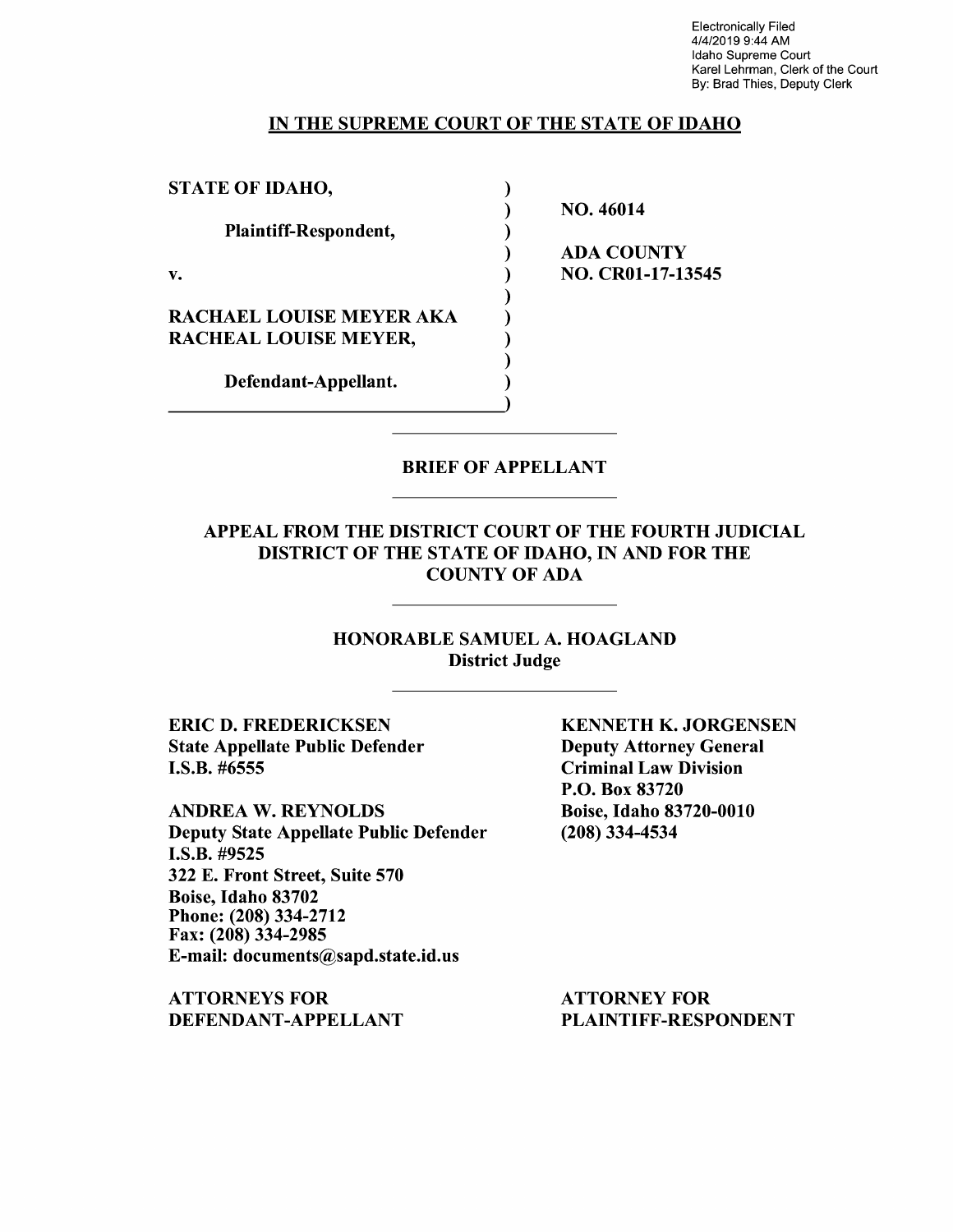## **TABLE OF CONTENTS**

| Statement of Facts and                                                                                                                                                                     |
|--------------------------------------------------------------------------------------------------------------------------------------------------------------------------------------------|
|                                                                                                                                                                                            |
|                                                                                                                                                                                            |
| The District Court Erred In Denying Ms. Meyer's Motion To Suppress5<br>I.                                                                                                                  |
| A. Introduction                                                                                                                                                                            |
|                                                                                                                                                                                            |
| C. The Officer's Search Of Ms. Meyer's Purse Exceeded The Scope                                                                                                                            |
| The District Court Abused Its Discretion In Prohibiting Ms. Meyer From<br>II.<br>Introducing At Trial Evidence Of The Methamphetamine Found In The                                         |
|                                                                                                                                                                                            |
|                                                                                                                                                                                            |
| The District Court Abused Its Discretion In Excluding The<br>$C_{\cdot}$<br>Methamphetamine Evidence Because The Probative Value<br>Of The Evidence Is Not Substantially Outweighed By Its |
| III. The District Court Erred In Permitting The State To Introduce At Trial                                                                                                                |
| A. Introduction                                                                                                                                                                            |
|                                                                                                                                                                                            |
| The Cell Phones And Cash Found In Ms. Meyer's Purse Should Have<br>$C_{\cdot}$<br>Been Excluded Under I.R.E. 401 As They Were Not Relevant To Any                                          |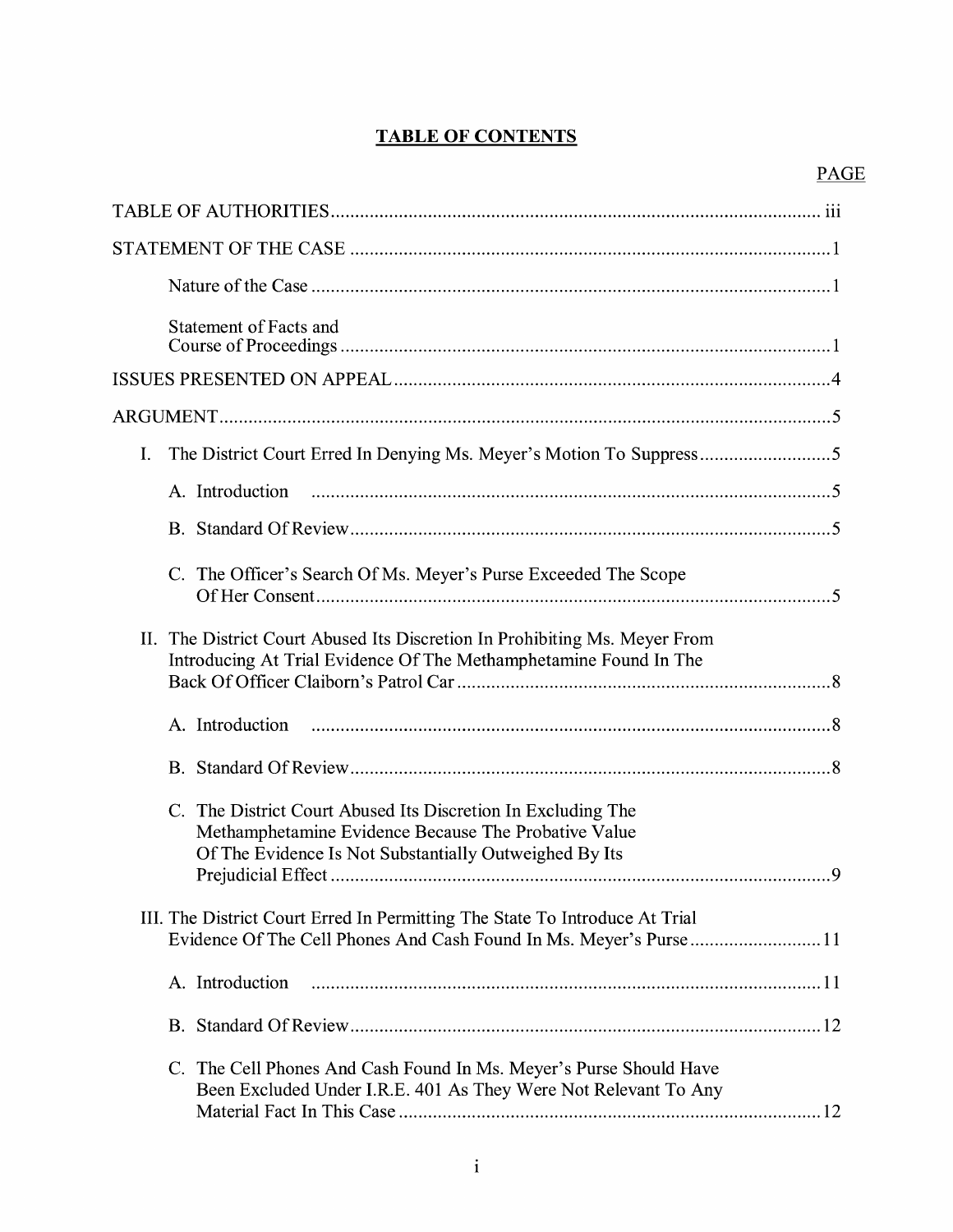| C. The Sentence The District Court Imposed Upon Ms. Meyer Is Not |  |
|------------------------------------------------------------------|--|
|                                                                  |  |
|                                                                  |  |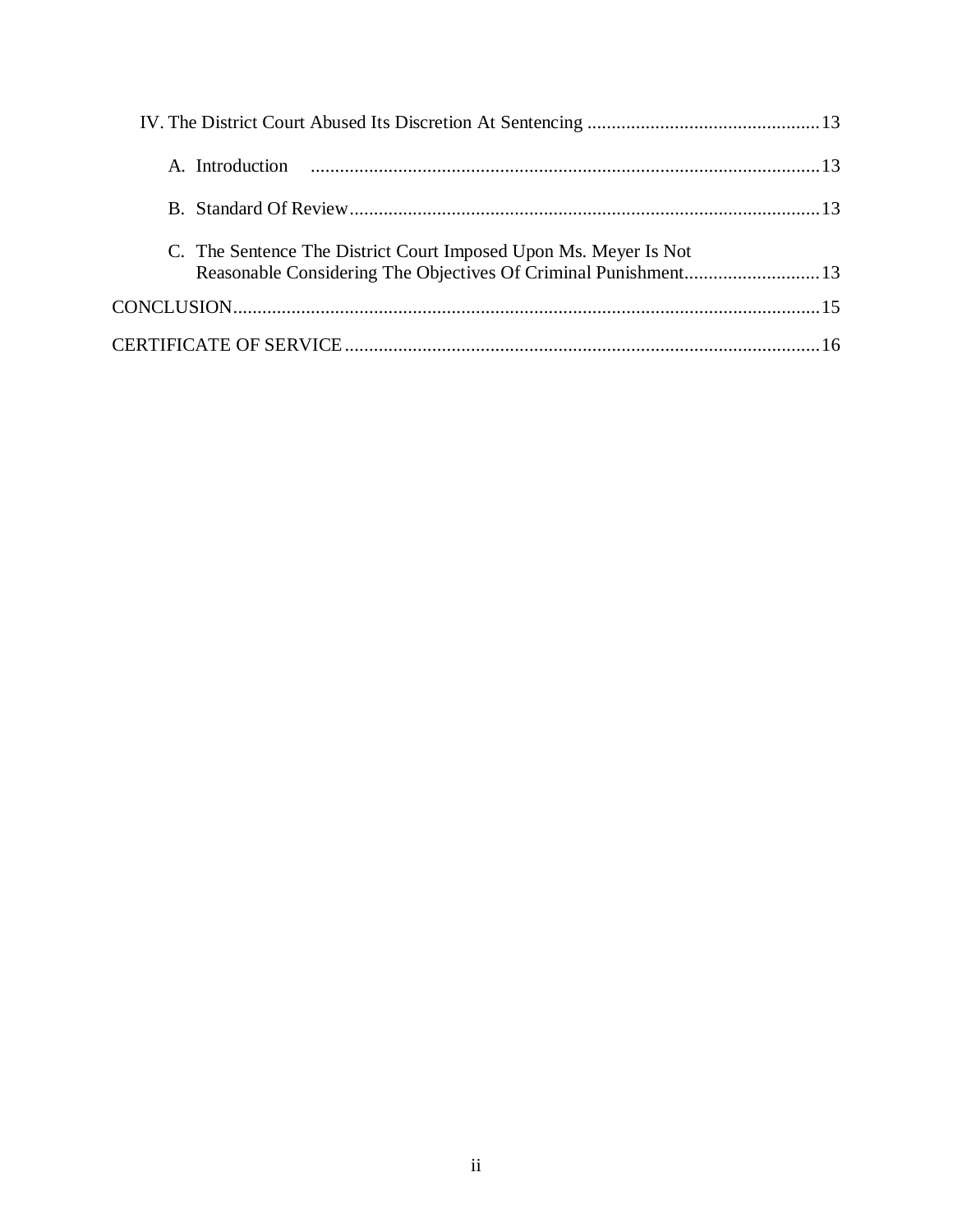## **TABLE OF AUTHORITIES**

# Cases

## Rules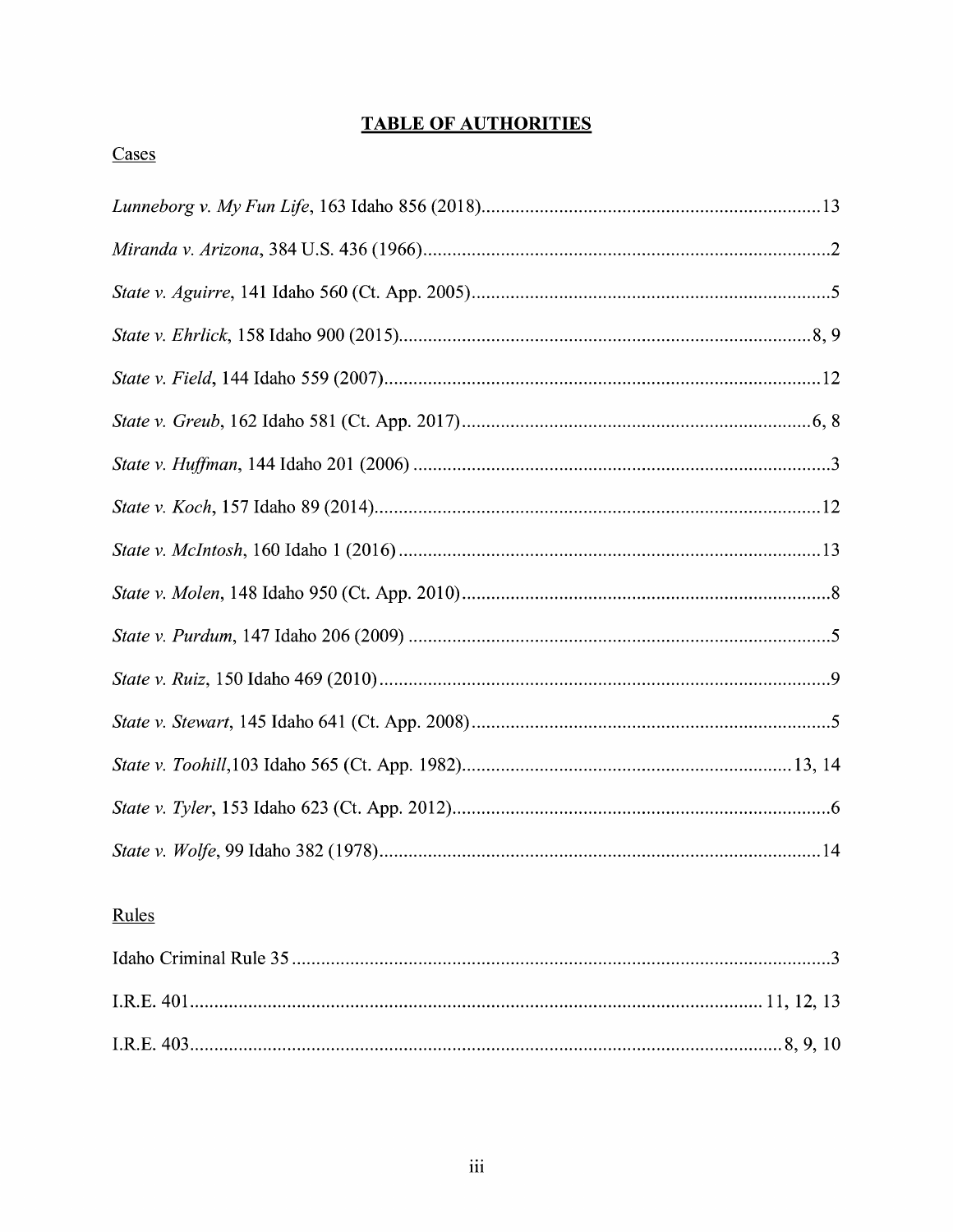# **Constitutional Provisions**

| U.S. Const<br>amena. |  |
|----------------------|--|
|----------------------|--|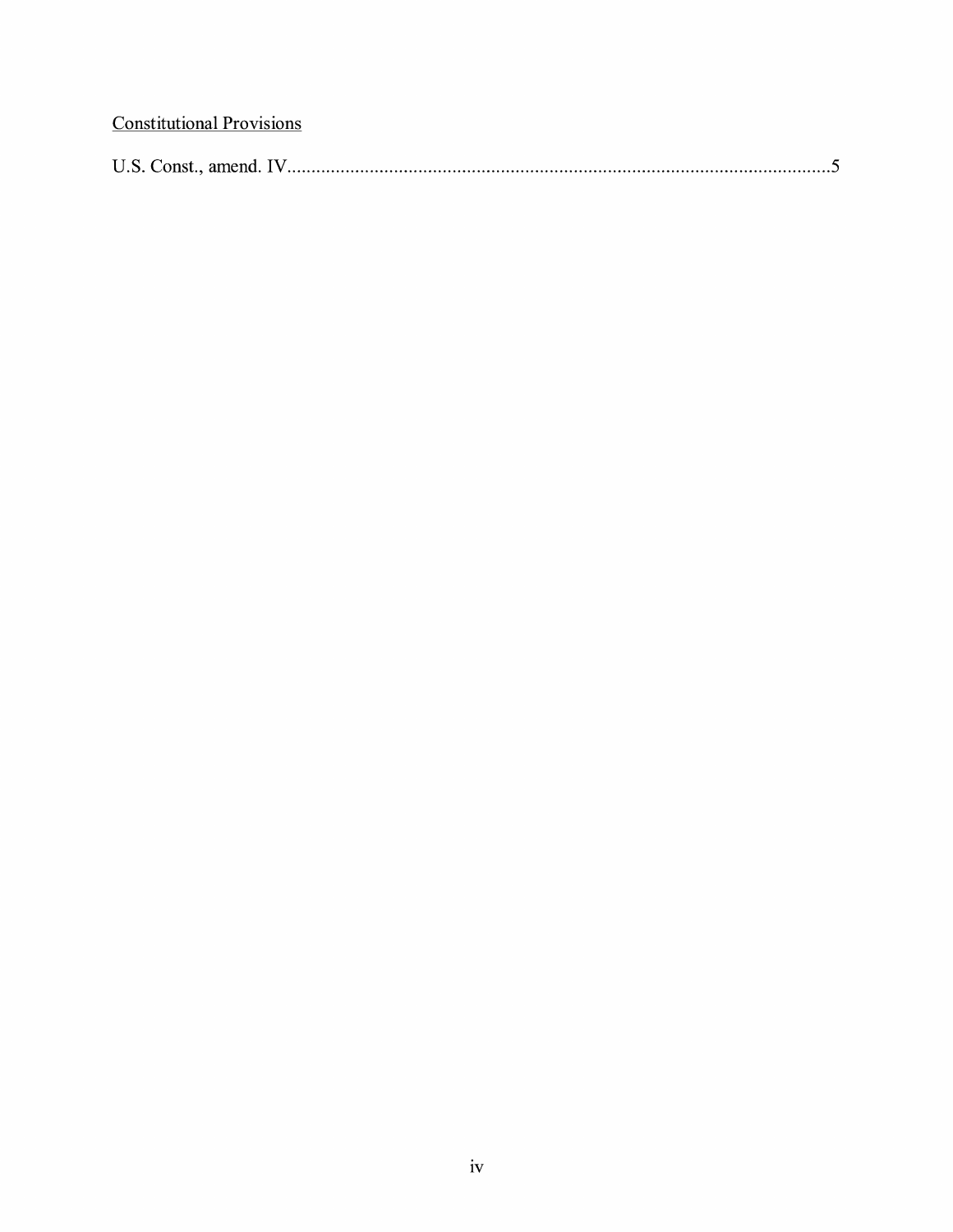#### STATEMENT OF THE CASE

#### Nature of the Case

Following a jury trial, Rachael Louise Meyer was convicted of trafficking in heroin, her first felony conviction, and was sentenced to a unified term of 30 years, with 10 years fixed. She appeals from her judgment of conviction, challenging the district court's denial of her motion to suppress, and challenging two of the district court's evidentiary rulings. She also contends the district court abused its discretion at sentencing.

#### Statement of Facts and Course of Proceedings

At approximately 1:00 a.m. on April 16, 2017, Officer Jamie Claiborn stopped a vehicle after he observed the driver fail to signal a turn for three seconds. (R., p.88.) Officer Claiborn testified at trial that he had been watching the vehicle at a suspected drug house and waiting for it to leave. (Tr., p.336, Ls.10-12.) He said he had the "potential intention" of writing a traffic citation, but believed there could be "drugs or guns" in the vehicle. (Tr., p.336, Ls.13-25.)

Ms. Meyer was the passenger in the vehicle. (R., p.88.) Officer Claiborn requested a drug dog, and Officer Green arrived on-scene with his drug dog. (R., p.88.) Officer Green ordered Ms. Meyer out of the car, and Ms. Meyer attempted to take her purse with her. (State's Ex. 8 at 00:25-00:30, 01:20-01:37.) Officer Green told Ms. Meyer she could leave the purse, have it searched, or set it to the side, and Ms. Meyer set it to the side. (State's Ex. 8 at 01 :37-02:22.)

Ms. Meyer asked Officer Claiborn if she could please get a lighter from her purse, and he said, "Well, if you grab a lighter, and, a lot of women carry knives in their purse. I can do a quick search and make sure there's . . . ." (State's Ex. 5 at 00:00-00:15.) Ms. Meyer interrupted and said she would get her bag for Officer Claiborn to search. (State's Ex. 5 at 00:15-00:18.) Officer Claiborn began searching Ms. Meyer's purse, while Ms. Meyer leaned on the patrol car, holding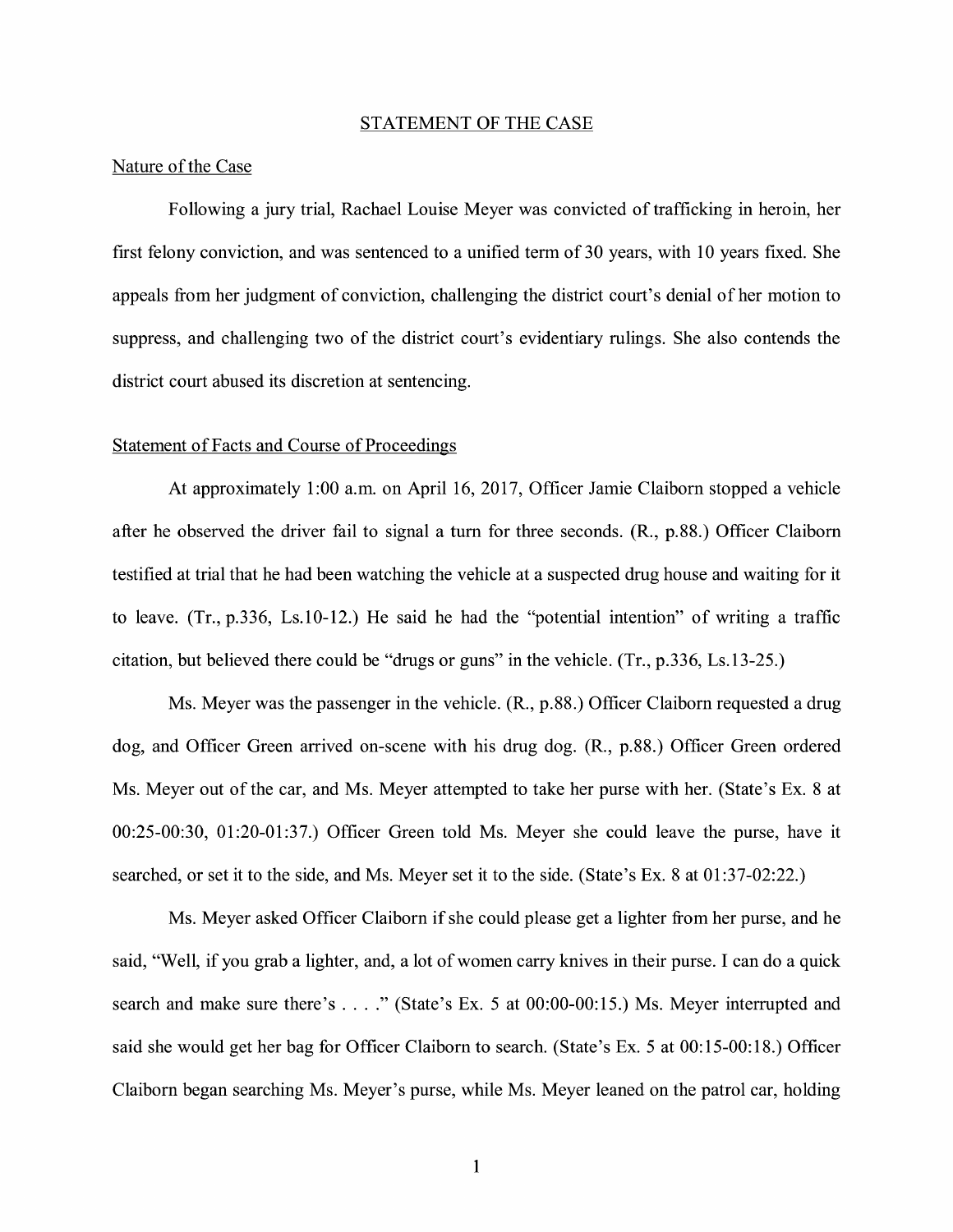a cell phone and unlit cigarette. (State's Ex. 5 at 00:35-00:40.) Officer Claiborn asked Ms. Meyer if there was anything illegal in the purse, and Ms. Meyer answered, "No." (State's Ex. 5 at 00:55-00:59.) Officer Claiborn commented that the purse had a strong scent, and Ms. Meyer said it was tea tree oil that had spilled. (State's Ex. 5 at 01 :00-01: 15.) Officer Claiborn found the tea tree oil, as he said, "There it is—tea tree oil." (State's Ex. 5 at 01:57-02:01.) Officer Claiborn apparently located some lottery tickets as he asked Ms. Meyer if she had "any winnings on the lottery." (State's Ex. 5 at 02:17-02:21.) After two-and-a-half minutes of searching (which revealed no knives or other weapons), Officer Claiborn opened a small, zebra-print nylon bag, and found what he believed to be heroin inside. (R., p.92; State's Exs. 2-4; State's Ex. 6 at 03:12- 03:45; Tr., p.16, Ls.18-24, p.28, Ls.12-15.) Officer Claiborn also found multiple cell phones in Ms. Meyer's purse and a large amount of cash in her wallet. (Tr.,  $p.394$ , L.7 –  $p.395$ , L.10, p.512, L.2.)

Officer Claiborn handcuffed Ms. Meyer, advised her of her rights pursuant to *Miranda v. Arizona,* 384 U.S. 436 (1966), placed her in the back of his patrol car, and then questioned her regarding the heroin. (Tr., p.21, Ls.14-18.) Ms. Meyer observed a small bag of methamphetamine in the back of Officer Claiborn's patrol car. (Tr., p.35, Ls.3-13.) Officer Claiborn was asked at the suppression hearing who the methamphetamine belonged to, and he answered, "I don't know. That was my first day on [after] my days of£ So potentially might have been left there from the previous patrol officer earlier that day from an arrest." (Tr., p.35, Ls.14-18, p.143, Ls.8-17.) He later testified he had a prior arrest that evening and he thought he had searched his vehicle after the arrest, but "must not have." (Tr., p.36, Ls.3-8.)

Officer Claiborn told Ms. Meyer that if she wanted to talk to a detective, and potentially avoid going to jail, she would have to admit she was guilty. (Tr., p.347, Ls.17-23.) He told her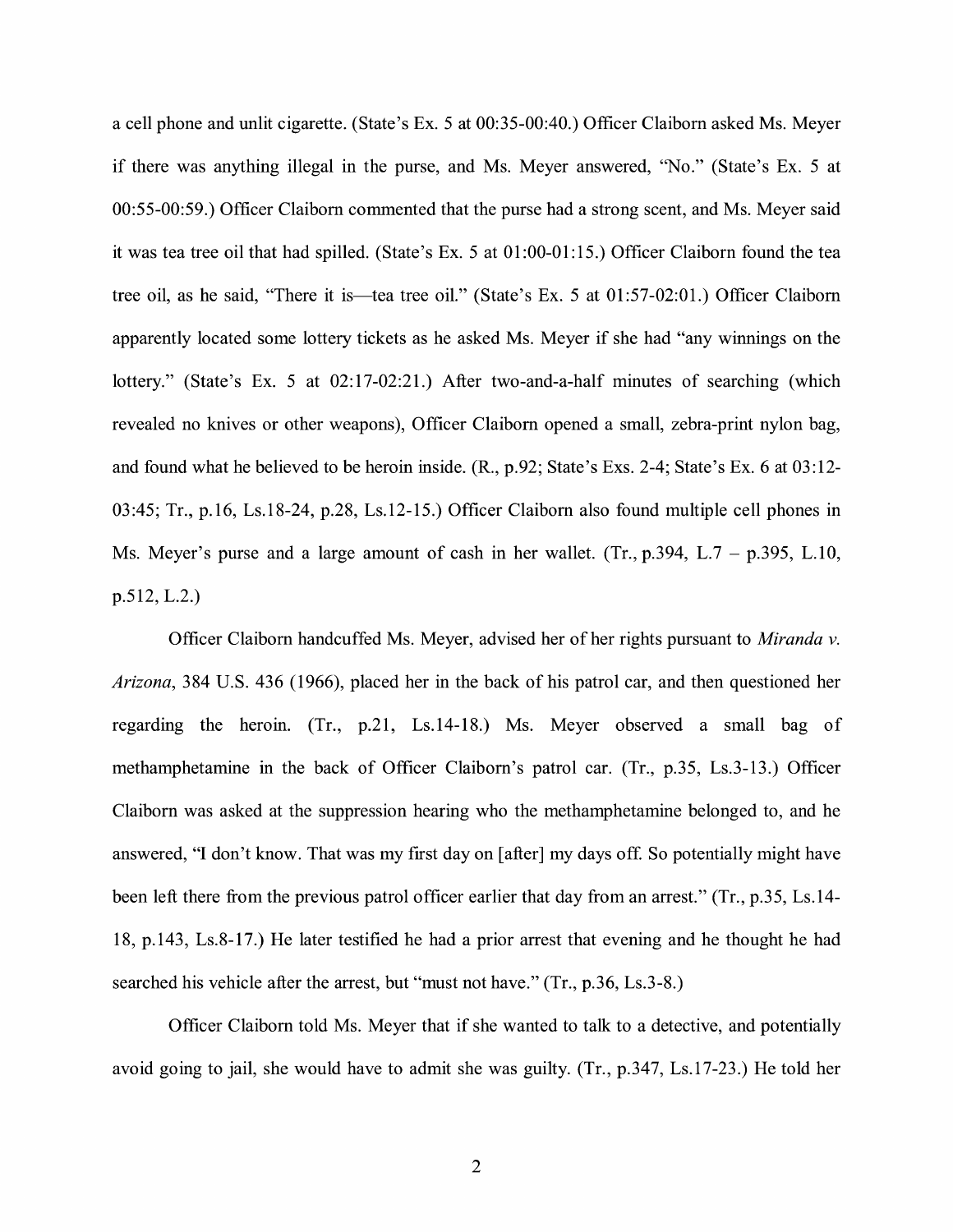there "was a potential she could go home." (Tr., p.375, Ls.2-4.) Ms. Meyer told the officer she could help him out tremendously, which he understood to mean she could work as an informant or provide a lot of drug information. (Tr., p.375, Ls.5-21.) The officer asked Ms. Meyer how much heroin was in her purse and she said 13 grams, though it was later measured at almost 18 grams. (Tr., p.354, L.23 – p.355, L.9, p.423, Ls.17-21.)

Ms. Meyer was charged by Information with one count of trafficking in over seven grams of heroin. (R., pp.25-26.) She filed a motion to suppress, arguing the evidence found in her purse should be suppressed because, among other things, the search exceeded the scope of her consent. (R., pp.41-42, 63-66.) The district court denied the motion following a hearing. (R., pp.87-93.)

The case proceeded to trial, and was tried to a jury over the course of three days. (R., pp.172-83.) Both prior to and during trial, the district court ruled Ms. Meyer could not question Officer Claiborn regarding the methamphetamine in the back of his patrol car, as it was only marginally relevant, and would confuse the jury. (Tr.,  $p.146$ , L.23 -  $p.147$ , L.8,  $p.463$ , L.7 p.466, Ls.12-14.) The district court also ruled, over objection, that the State could introduce evidence of the cell phones and cash found in Ms. Meyer's purse, even though Ms. Meyer was charged with trafficking based only on the quantity of heroin found. (R., pp.25-26.)

The jury found Ms. Meyer guilty. (R., p.226; Tr., p.531, Ls.16-20.) The district court sentenced Ms. Meyer to a unified term of 30 years, with 10 years fixed. (Tr., p.580, Ls.19-21.) The judgment of conviction was entered on April 16, 2018, and Ms. Meyer filed a timely notice of appeal on April 26, 2018.<sup>1</sup> (R., pp.235-38, 245-49.)

 $1$  On May 28, 2018, Ms. Meyer filed a motion pursuant to Idaho Criminal Rule 35 for reconsideration of sentence, asking the district court to eliminate the indeterminate portion of her sentence. (R., pp.250-51.) The district court denied Ms. Meyer's Rule 35 motion. (R., pp.257- 60.) Ms. Meyer does not challenge this decision on appeal in light of *State v. Huffman,* 144 Idaho 201, 203 (2006).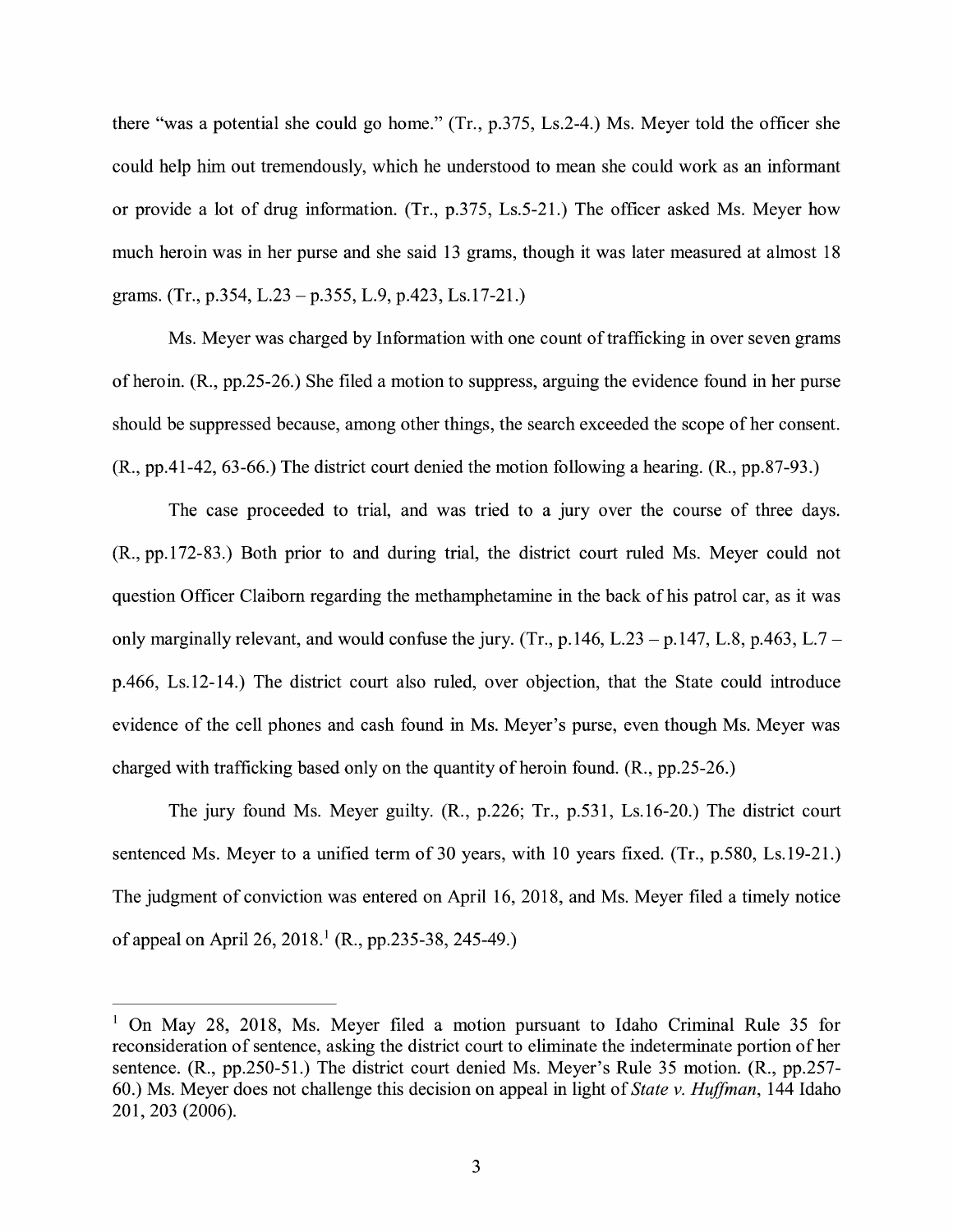## **ISSUES**

- I. Did the district court err in denying Ms. Meyer's motion to suppress?
- II. Did the district court abuse its discretion in prohibiting Ms. Meyer from introducing at trial evidence of the methamphetamine found in the back of Officer Claiborn's patrol car?
- III. Did the district court err in permitting the State to introduce at trial evidence of the cell phones and cash found in Ms. Meyer's purse?
- IV. Did the district court abuse its discretion at sentencing?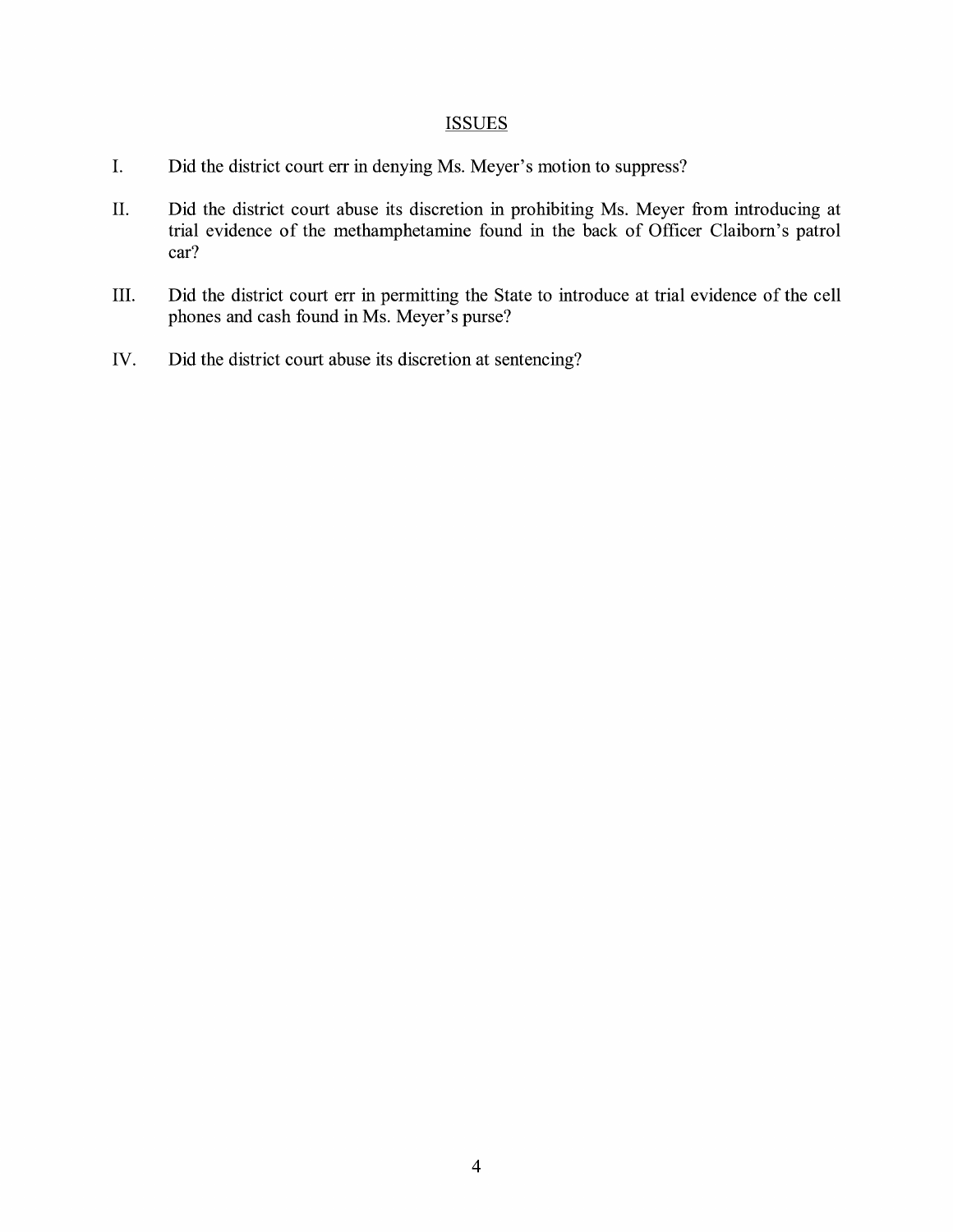#### ARGUMENT

#### I.

#### The District Court Erred In Denying Ms. Meyer's Motion To Suppress

#### A. Introduction

The district court denied Ms. Meyer's motion to suppress because it concluded Ms. Meyer "placed no restrictions" on her consent "and unequivocally consented to a general search of her purse." (R., p.91.) The district court erred, as Ms. Meyer consented to a search of her purse for knives, and Officer Claiborn exceeded the scope of her consent when he opened a small, zebra-print nylon bag in an effort to find drugs.

### B. Standard Of Review

"In reviewing a district court order granting or denying a motion to suppress evidence, the standard of review is bifurcated." *State v. Purdum,* 147 Idaho 206, 207 (2009) (citation omitted). "This Court will accept the trial court's findings of fact unless they are clearly erroneous. However, this Court may freely review the trial court's application of constitutional principles in light of the facts found." *Id.* (citations omitted). "At a suppression hearing, the power to assess the credibility of witnesses, resolve factual conflicts, weigh evidence, and draw factual inferences is vested in the trial court." *State v. Aguirre,* 141 Idaho 560, 562 (Ct. App. 2005) ( citations omitted).

#### C. The Officer's Search Of Ms. Meyer's Purse Exceeded The Scope Of Her Consent

The Fourth Amendment of the United States Constitution guarantees the right of every citizen to be free from unreasonable searches and seizures. U.S. Const., amend. IV. A search conducted without a warrant is presumptively unreasonable. *State v. Stewart,* 145 Idaho 641, 644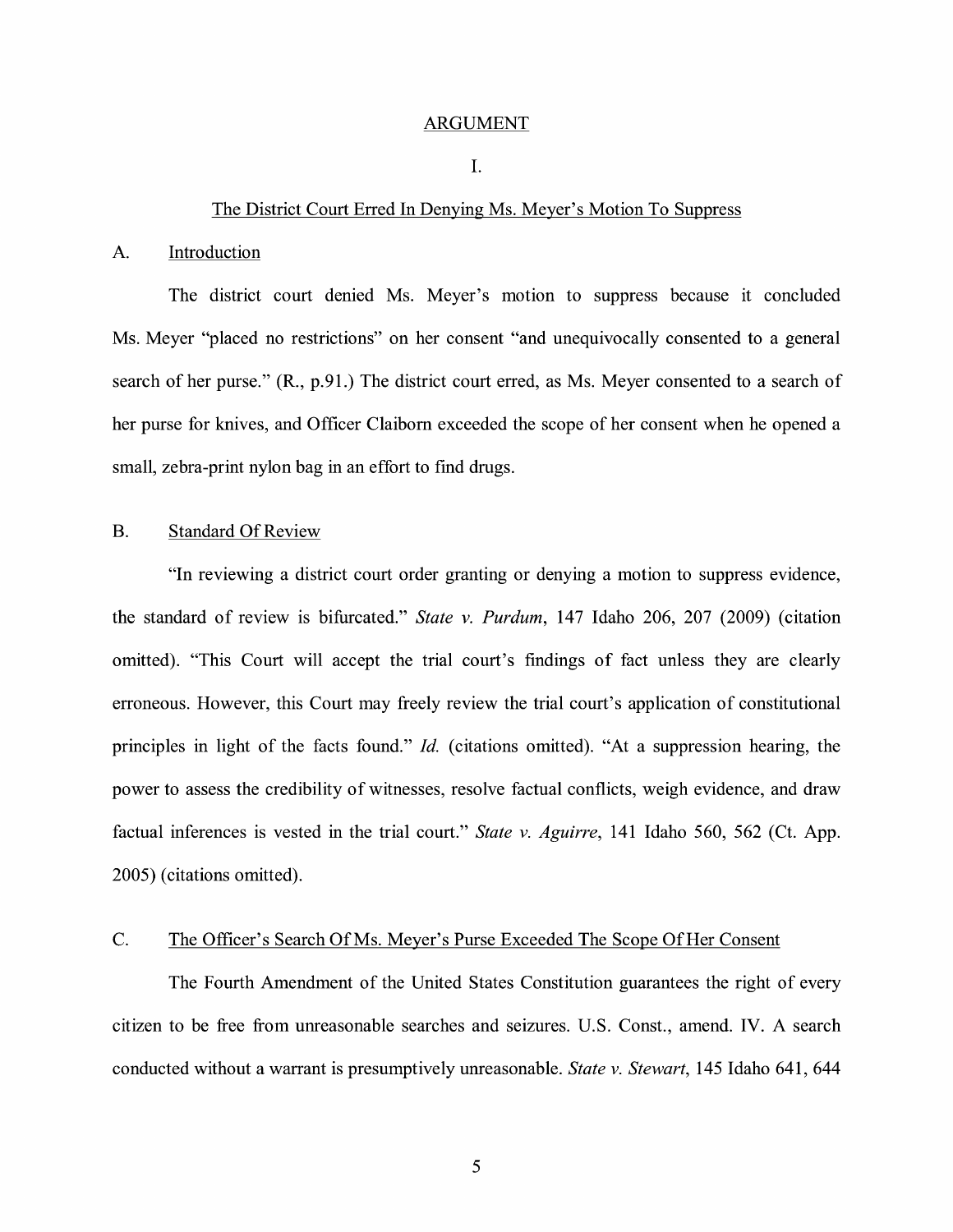(Ct. App. 2008). The State may overcome this presumption by proving the search fell within one of the well-recognized exceptions to the warrant requirement or was otherwise reasonable under the circumstances. *Id.* One of the well-recognized exceptions to the warrant requirement is consent. *Id.* "It is well settled that when the basis for a search is consent, the State must conform its search to the limitations placed upon the right granted by the consent." *State v. Tyler,* 153 Idaho 623, 626 (Ct. App. 2012) (citations omitted). "The standard for measuring the scope of consent under the Fourth Amendment is that of objective reasonableness, or in other words what a reasonable person would have understood by the exchange between the officer and the suspect." *Id.* ( citation omitted). "Generally, the scope of a search is defined by its expressed object." *State v. Greub,* 162 Idaho 581, 585 (Ct. App. 2017) (citation omitted).

Here, the scope of the search of Ms. Meyer's purse should have been limited by the expressed object of the search, which was knives. After being ordered out of the car in what was purportedly a traffic stop based on the driver's failure to signal, Ms. Meyer asked Officer Claiborn if she could get a lighter from her purse, and he responded, "Well, if you grab a lighter, and, a lot of women carry knives in their purse. I can do a quick search and make sure there's ... . " (State's Ex. 5 at 00:00-00: 15.) Ms. Meyer interrupted and said she would get her purse for Officer Claiborn to search. (State's Ex. 5 at 00:15-00:18.) It is clear that Officer Claiborn was asking for permission to search Ms. Meyer's purse for knives. Officer Claiborn testified at the suppression hearing that Ms. Meyer consented to a search of her purse to "make sure there were no knives in it." (Tr., p.13, Ls.3-10.) He testified on cross-examination that Ms. Meyer's consent was limited to a search for a knife. (Tr., p.33, Ls.3-7.)

Officer Claiborn did not limit his search of Ms. Meyer's purse to a search for knives. He searched her purse at length, finding tea tree oil and lottery tickets, among other things. (State's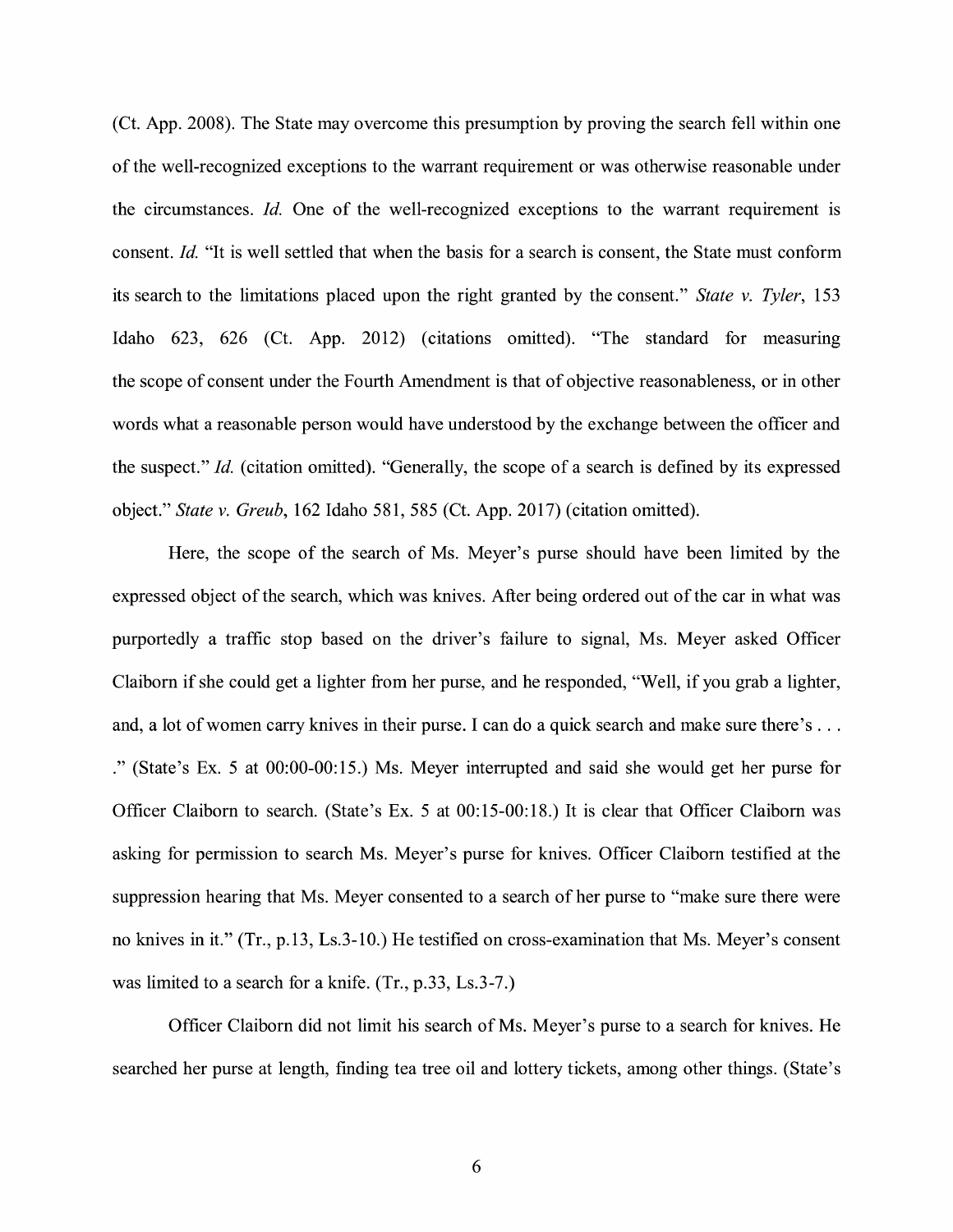Ex. 5 at 01:57-02:21.) He also testified that he was looking for a lighter, despite the fact that Ms. Meyer never asked him to provide her with a lighter from her purse. (Tr., p.33, Ls.8-17.) After two-and-a-half minutes of searching, Officer Claiborn opened a small, zebra-print nylon bag, and found what he believed to be heroin inside. (R., p.92; State's Exs. 2-4; State's Ex. 6 at 03:12-03:45; Tr., p.16, Ls.18-24, p.28, Ls.12-15.) No knives or other weapons were ever found in Ms. Meyer's purse.

It is not surprising that Officer Claiborn expanded his search of Ms. Meyer's purse beyond a search for knives, as he always hoped to find drugs in the course of this stop. Officer Claiborn testified at trial that he had been watching the vehicle in which Ms. Meyer was a passenger at a suspected drug house and waiting for it to leave. (Tr., p.336, Ls.10-12.) He said he had the "potential intention" of writing a traffic citation, but believed there could be "drugs or guns" in the vehicle. (Tr., p.336, Ls.13-25.) He never patted Ms. Meyer down for weapons, and his concern about weapons appears to have been a cover for a search for drugs. (Tr., p.26, Ls.14-23.)

In its order denying Ms. Meyer's motion to suppress, the district court said it was "clear" that "consent to search the purse was freely and unqualifiedly given by Defendant." (R., p.91.) The court found Ms. Meyer "placed no restrictions" on her consent to search "and unequivocally consented to a general search of her purse." (R., p.91.) The district court concluded "[a] typical reasonable person would have understood the exchange between Officer Claiborn and Defendant as giving unqualified consent to search the Defendant's purse, including the zebra print bag inside her purse." (R., p.92.) The district court erred, as Ms. Meyer did not consent to a general search of her purse, but instead consented to a search of her purse for knives.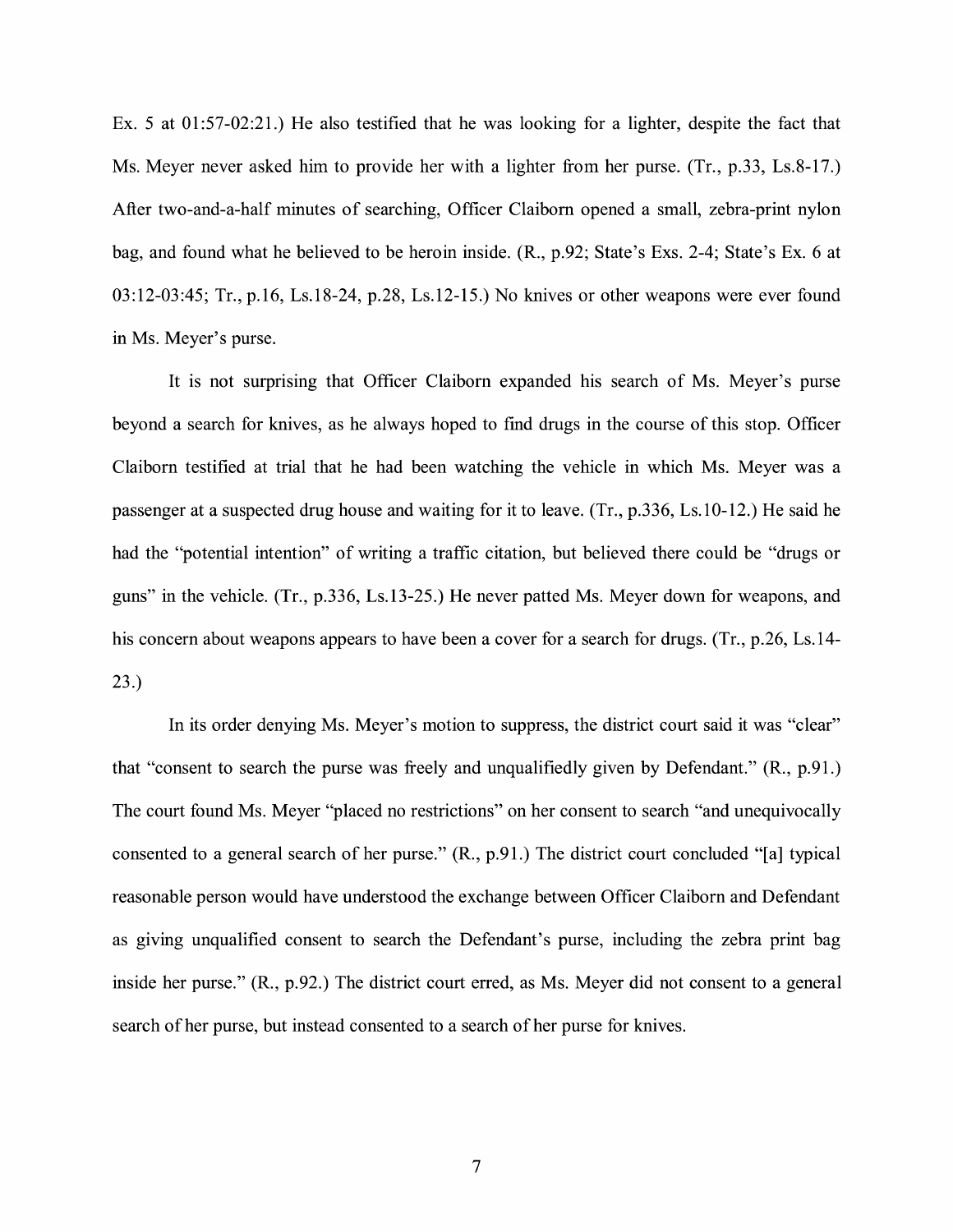This case is readily distinguishable from *State v. Greub,* where the Court of Appeals held it was objectively reasonable for an officer to believe he could search any containers within a vehicle when the defendant consented to a search of her vehicle for "anything illegal." 162 Idaho at 586. Here, Ms. Meyer did not consent to a search of her purse for anything illegal. Instead, she consented to a search of her purse for knives, so that she could obtain a lighter from her purse. Officer Claiborn exceeded the scope of Ms. Meyer's consent, and the district court erred in denying Ms. Meyer's motion to suppress.

#### II.

## The District Court Abused Its Discretion In Prohibiting Ms. Meyer From Introducing At Trial Evidence Of The Methamphetamine Found In The Back Of Officer Claiborn's Patrol Car

#### A. Introduction

According to the district court, the fact that Officer Claiborn had methamphetamine in the back of his patrol car was relevant to the officer's diligence, but was "mostly a waste of time" and would confuse the issues before the jury. (Tr., p.465, Ls.12-17, p.466, Ls.12-14.) The district court thus excluded the evidence under Idaho Rule of Evidence (I.R.E.) 403. The district court abused its discretion in excluding this evidence because its probative value is not substantially outweighed by its prejudicial effect.

#### B. Standard Of Review

This Court reviews questions regarding the admissibility of evidence using a mixed standard of review. *State v. Ehrlick,* 158 Idaho 900, 907 (2015). "We review questions of relevance de novo, but review determinations under I.R.E. 403 for abuse of trial court's discretion." *State v. Molen,* 148 Idaho 950, 954 (Ct. App. 2010) (citations omitted). To determine whether the district court abused its discretion, the Court considers three factors: "(1) whether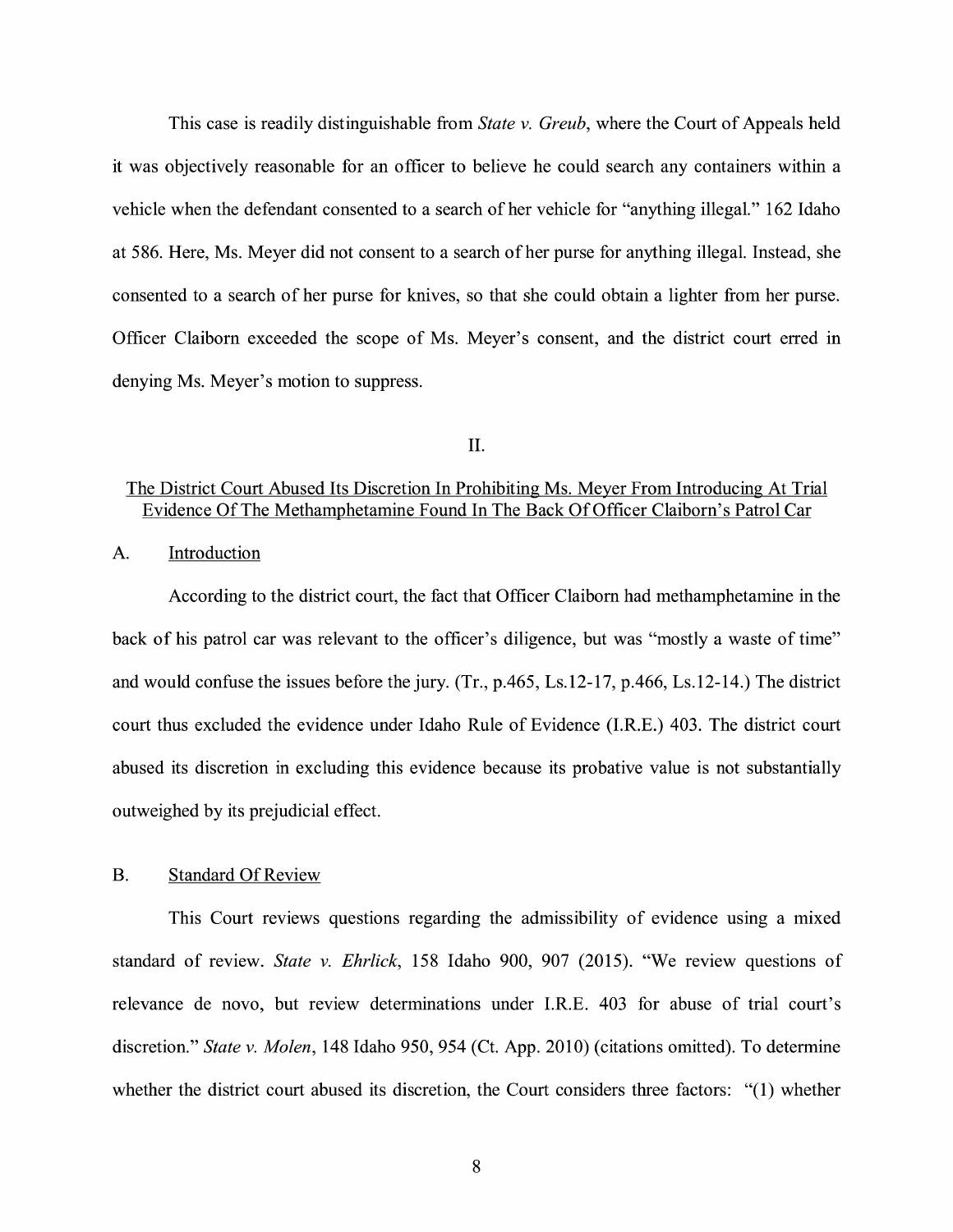the court correctly perceived the issue as one of discretion; (2) whether the court acted within the outer boundaries of its discretion and consistently within the applicable legal standards; and (3) whether the court reached its decision by an exercise ofreason." *Ehrlick,* 158 Idaho at 907.

## C. The District Court Abused Its Discretion In Excluding The Methamphetamine Evidence Because The Probative Value Of The Evidence Is Not Substantially Outweighed By Its Prejudicial Effect

I.R.E. 403 provides that "[t]he court may exclude relevant evidence if its probative value 1s substantially outweighed by a danger of one or more of the following: unfair prejudice, confusing the issues, misleading the jury, undue delay, wasting time, or needlessly presenting cumulative evidence." "To exclude evidence under Rule 403, the trial court must address whether the probative value is substantially outweighed by one of the considerations listed in the Rule." *State v. Ruiz,* 150 Idaho 469, 471 (2010) (citation omitted). The district court abused its discretion in excluding the methamphetamine evidence under I.R.E. 403 because it did not reach its decision by an exercise of reason.

After Officer Claiborn handcuffed Ms. Meyer and advised her of her *Miranda* rights, he placed her in the back of his patrol car. (Tr., p.21, Ls.14-18.) Ms. Meyer observed a small bag of methamphetamine in the patrol car. (Tr., p.35, Ls.3-13.) Officer Claiborn was asked at the suppression hearing who the methamphetamine belonged to, and he answered, "I don't know. That was my first day on [after] my days off. So potentially might have been left there from the previous patrol officer earlier that day from an arrest." (Tr., p.35, Ls.14-18, p.143, Ls.8-17.) He later testified he had a prior arrest that evening and he thought he had searched his vehicle after the arrest, but "must not have." (Tr., p.36, Ls.3-8.)

Counsel for Ms. Meyer argued prior to trial that she should be permitted to present the methamphetamine evidence to the jury "as it goes to the weight and credibility of Officer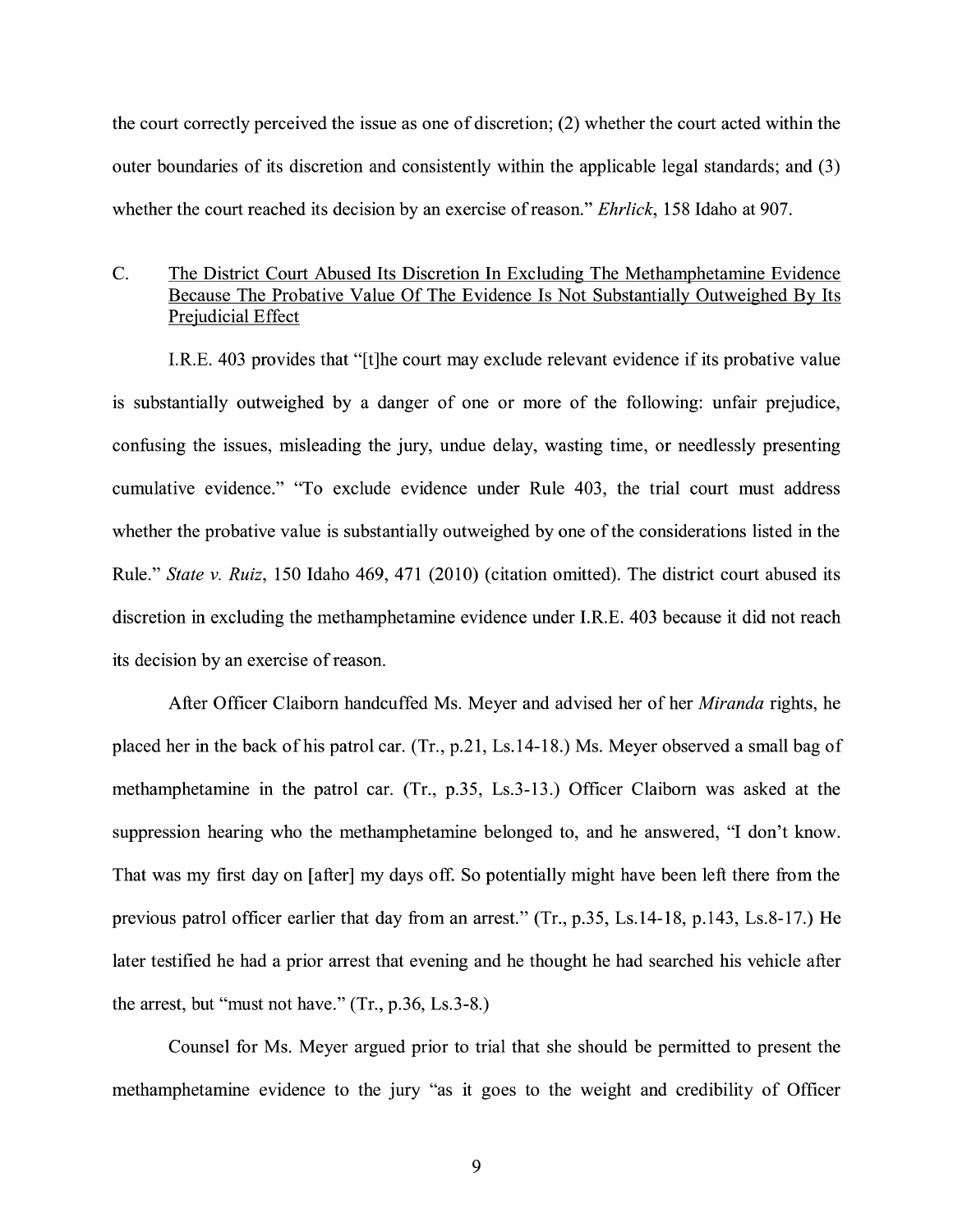Claiborn and his performance as a law enforcement officer." (Tr., p.144, Ls.19-24.) The district court agreed with counsel that the evidence "would be relevant regarding the officer's diligence," but nonetheless concluded it should be excluded as its relevance was "minimal" and would create a side issue regarding ownership of the methamphetamine. (Tr., p.146, L.23 – p.147, L.8.)

During trial, counsel for Ms. Meyer renewed her request to present the methamphetamine evidence to the jury. (Tr., p.459, Ls.13-20.) The district court said it had already ruled that, while the evidence "might be relevant, it was unduly prejudicial and a waste of time because then it gets us into an argument about whose meth this was . . . ." (Tr., p.463, Ls.7-15.) Counsel for Ms. Meyer responded:

How he conducted himself that evening affected certain statements that my client may or may not have made. And whether or not he was performing his duties in a manner that conformed to standard operating procedures of what someone . . . on patrol normally does, then I would think that's very relevant. And whether or not he was performing those duties in accordance with those SOP's in this particular case. He acknowledges that he was not.

He left methamphetamine in the back of a vehicle that in a hearing in front of the court he acknowledged was a mistake. He should have cleared out his car. And if he's making a mistake there, why isn't it fair for the jury to hear that he may or may not have [made] mistakes in other areas; such as saying to my client what he said about admitting this is hers and the opportunity to go home if she did.

(Tr., p.464, L.11 – p.465, L.2.) The district court described the methamphetamine evidence as "mostly a waste of time" and ultimately denied Ms. Meyer's motion under I.R.E. 403. (Tr., p.465, Ls.12-17, p.466, Ls.12-14.) This was an abuse of discretion.

Officer Claiborn's diligence and credibility was central to the State's case against Ms. Meyer. Officer Claiborn was the State's first and most important witness at trial. He testified regarding the drugs he found in Ms. Meyer's purse, and regarding Ms. Meyer's admission to possessing those drugs (after being told there was a potential she could go home if she admitted guilt). Evidence of the methamphetamine would not have confused the issues before the jury, but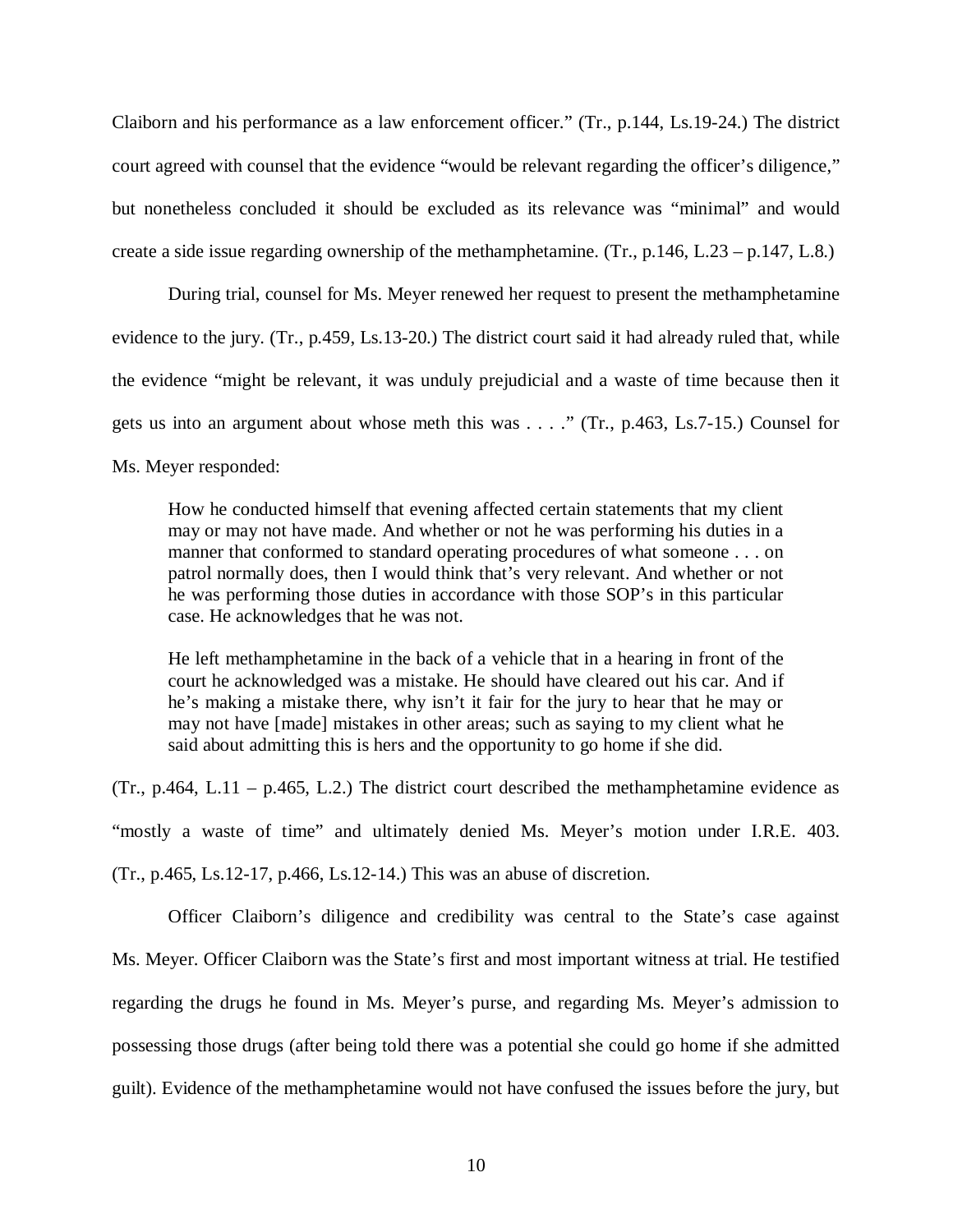would have allowed the jury to properly question Officer Claiborn's experience and diligence. The district court was apparently concerned that admission of the methamphetamine evidence would have created a side issue regarding ownership of the methamphetamine. That is not a valid concern in this case, as this was not a complex case. This case involved one charge against one defendant regarding one drug. It would not have confused the issues for the jury to be presented with evidence regarding another drug, and surely any possible confusion could have been avoided by way of a jury instruction.

The district court should have permitted Ms. Meyer to question Officer Claiborn regarding the methamphetamine in his patrol car so that the jury could properly evaluate his credibility. This evidence was relevant, as the district court found, and would not have confused the issues before the jury.

#### III.

## The District Court Erred In Permitting The State To Introduce At Trial Evidence Of The Cell Phones And Cash Found In Ms. Meyer's Purse

#### A. Introduction

Ms. Meyer was charged with trafficking in heroin, as opposed to mere possession of heroin, based on the quantity of heroin found in her purse. (R., pp.25-26.) The State was allowed to introduce, over objection, evidence that \$3,038 cash and five cell phones were found in Ms. Meyer's purse. (Tr., p.133, Ls.18-20, p.299, Ls.8-15, p.324, L.5 – p.325, L.6, p.394, L.7 – p.395, L.10.) This evidence was not relevant to any material fact in this case, and should have been excluded under I.R.E. 401.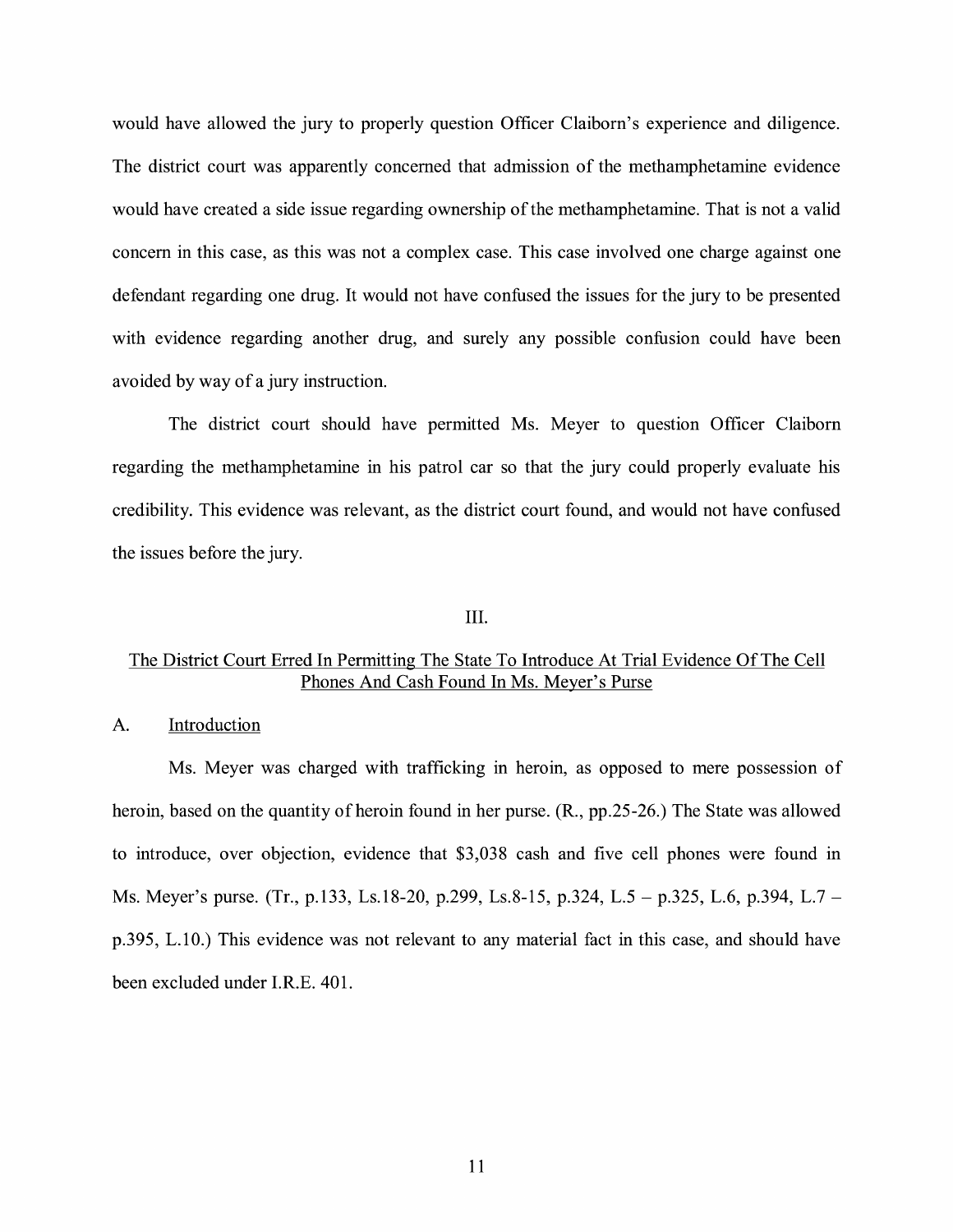#### B. Standard Of Review

Whether evidence is relevant is a matter of law that is subject to free review. *State v. Field,* 144 Idaho 559, 569 (2007).

## C. The Cell Phones And Cash Found In Ms. Meyer's Purse Should Have Been Excluded Under I.RE. 401 As They Were Not Relevant To Any Material Fact In This Case

I.R.E. 401 provides that evidence is relevant if "it has any tendency to make a fact more or less probable than it would be without the evidence" and "the fact is of consequence in determining the action." For purposes of I.R.E. 401, "[w]hether a fact is material is determined by its relationship to the legal theories presented by the parties." *State v. Koch,* 157 Idaho 89, 100-01 (2014) (citation omitted).

Here, the fact that Ms. Meyer had multiple cell phones and \$3,038 in cash in her purse was not relevant to any material fact in this case. The jury was instructed that, to find Ms. Meyer guilty, the State had to prove she "possessed any amount of Heroin ... knew it was Heroin, and . . . possessed at least 7 grams or more of Heroin or any mixture or substance with a detectable amount of Heroin." (R., p.213.) Ms. Meyer argued in closing that she had no knowledge of the heroin in her purse. (Tr., p.515, Ls.18-20, p.518, L.16 – p.519, L.7.) The State argued in closing that evidence of the cell phones and cash "goes to show you that she knows what's in her purse." (Tr., p.512, Ls.2-5.) It is unclear how the cell phones and cash relate to Ms. Meyer's knowledge of the heroin. With respect to the cash, Ms. Meyer told Officer Claiborn she received the money from Western Union and had a receipt for it. (Tr., p.345, Ls.11-16.) The police later confirmed the money had, in fact, been wired to Ms. Meyer through Western Union. (Tr., p.401, Ls.9-16.) The State presented no evidence regarding whether the cell phones were working, or how or if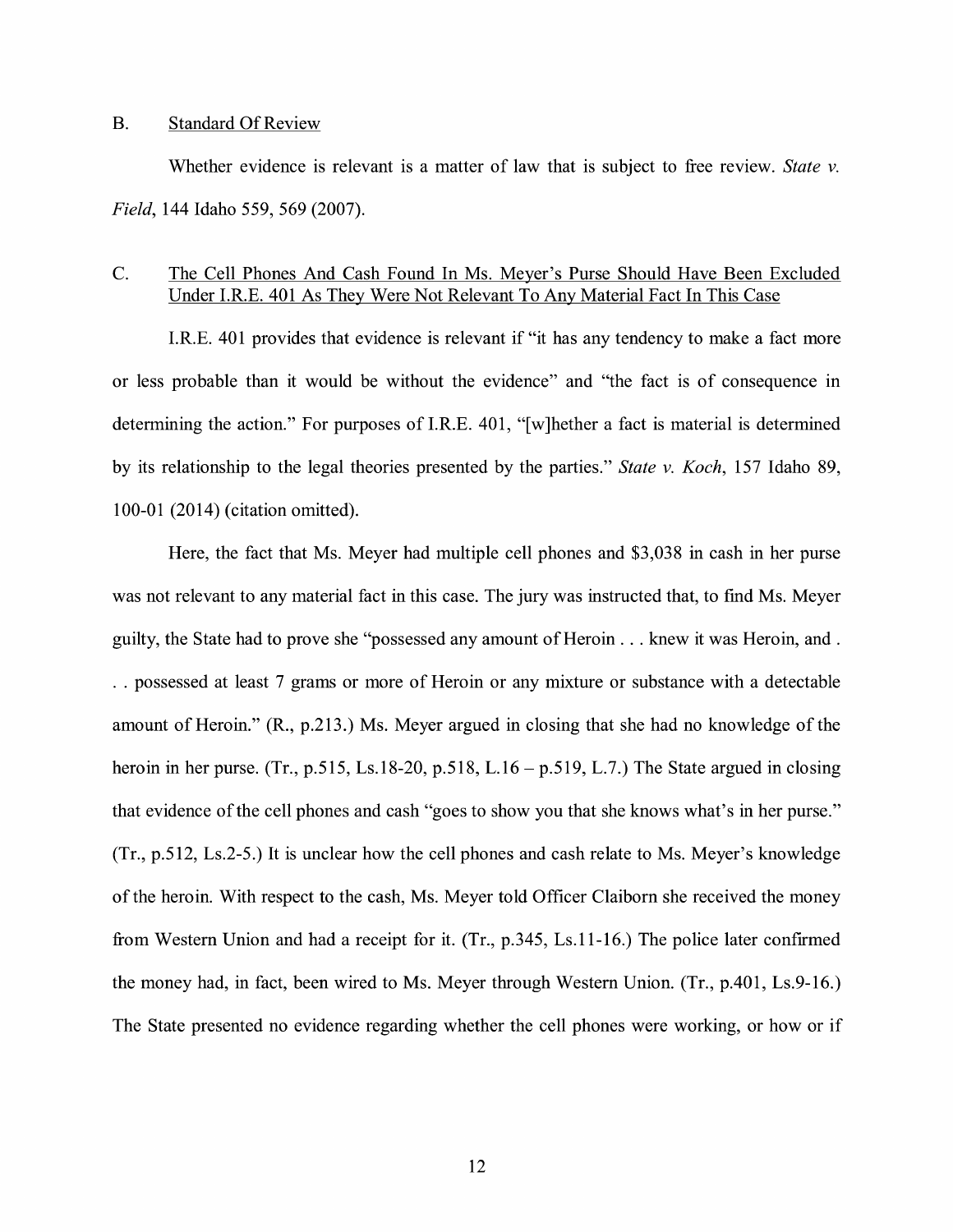they had been used. The evidence of the cell phones and cash should have been excluded as irrelevant under I.R.E. 401.

#### IV.

### The District Court Abused Its Discretion At Sentencing

#### A. Introduction

Ms. Meyer recognizes the crime for which she was convicted carries a mandatory minimum sentence of 10 years. But the district court did not impose just the mandatory minimum sentence on Ms. Meyer. Instead, the district added 20 years indeterminate, sentencing Ms. Meyer to a unified term of 30 years, with 10 years fixed. Ms. Meyer, a young mother, contends this sentence is unreasonable, and thus an abuse of discretion, considering the fact this was her first felony conviction, and the district court had little reliable information regarding her involvement in large-scale drug trafficking.

### B. Standard Of Review

This Court reviews sentencing decision for an abuse of discretion. *State v. McIntosh,* 160 Idaho 1, 8 (2016). This Court considers whether the trial court: "(1) correctly perceived the issue as one of discretion; (2) acted within the boundaries of its discretion; (3) acted consistently with the legal standards applicable to the specific choices available to it; and (4) reached its decision by an exercise ofreason." *Lunneborg v. My Fun Life,* 163 Idaho 856, 863 (2018).

## C. The Sentence The District Court Imposed Upon Ms. Meyer Is Not Reasonable Considering The Objectives Of Criminal Punishment

In *State v. Toohill,* our Supreme Court held "a term of confmement is reasonable to the extent it appears necessary, at the time of sentencing, to accomplish the primary objective of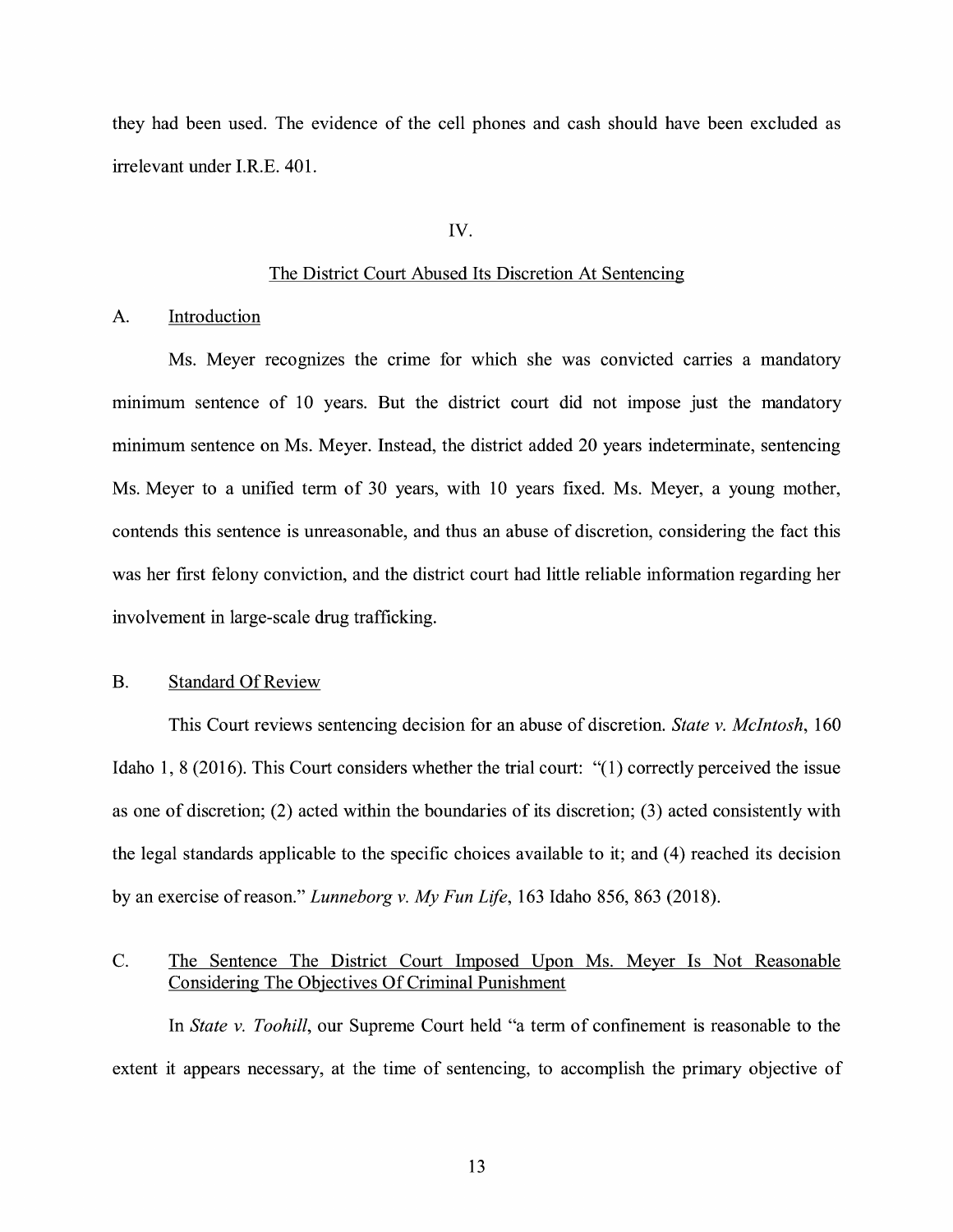protecting society and to achieve any or all of the related goals of deterrence, rehabilitation or retribution applicable to a given case." 103 Idaho 565, 568 (Ct. App. 1982). In arriving at this standard, the Court relied on the four objectives of criminal punishment as set forth in *State v. Wolfe*, 99 Idaho 382, 384 (1978). *Toohill*, 103 Idaho at 568*.* These objectives are "1) protection of society, (2) deterrence of the individual and the public generally, (3) possibility of rehabilitation, and (4) punishment or retribution for wrongdoing." *Id.* (citing *Wolfe*).

The sentence imposed upon Ms. Meyer, 20 years indeterminate beyond the mandatory minimum, is not reasonable considering the objectives of criminal punishment. *See Toohill*, 103 Idaho at 568 (stating "[a] sentence of confinement longer than necessary for [the purposes of criminal punishment] is unreasonable"). This was Ms. Meyer's first felony conviction. (Presentence Investigation Report ("PSI"), p.6.) Ms. Meyer was interviewed at one point by federal agents, but was advised "she was not going to be released from jail with the information that she provided." (PSI, pp.58-61.) It is unclear if the federal agents did not believe the information Ms. Meyer provided to them, or if they already had that information. It appears Ms. Meyer's boyfriend was the target of federal drug charges, and may have been the key player here. (PSI, p.58.) At sentencing, counsel for Ms. Meyer told the district court that Ms. Meyer may have been trying to "thwart an investigation concerning her boyfriend" leading her to exaggerate her involvement. (Tr., p.569, Ls.12-18). In any case, there is no reliable information that would support the lengthy sentence imposed upon Ms. Meyer.

Ms. Meyer did not participate in the presentence investigation process, out of a desire to keep her private information private. (PSI, pp.4-5, 10.) The district court knew she was a 30 year-old mother, with no significant criminal history, found guilty by a jury of trafficking in